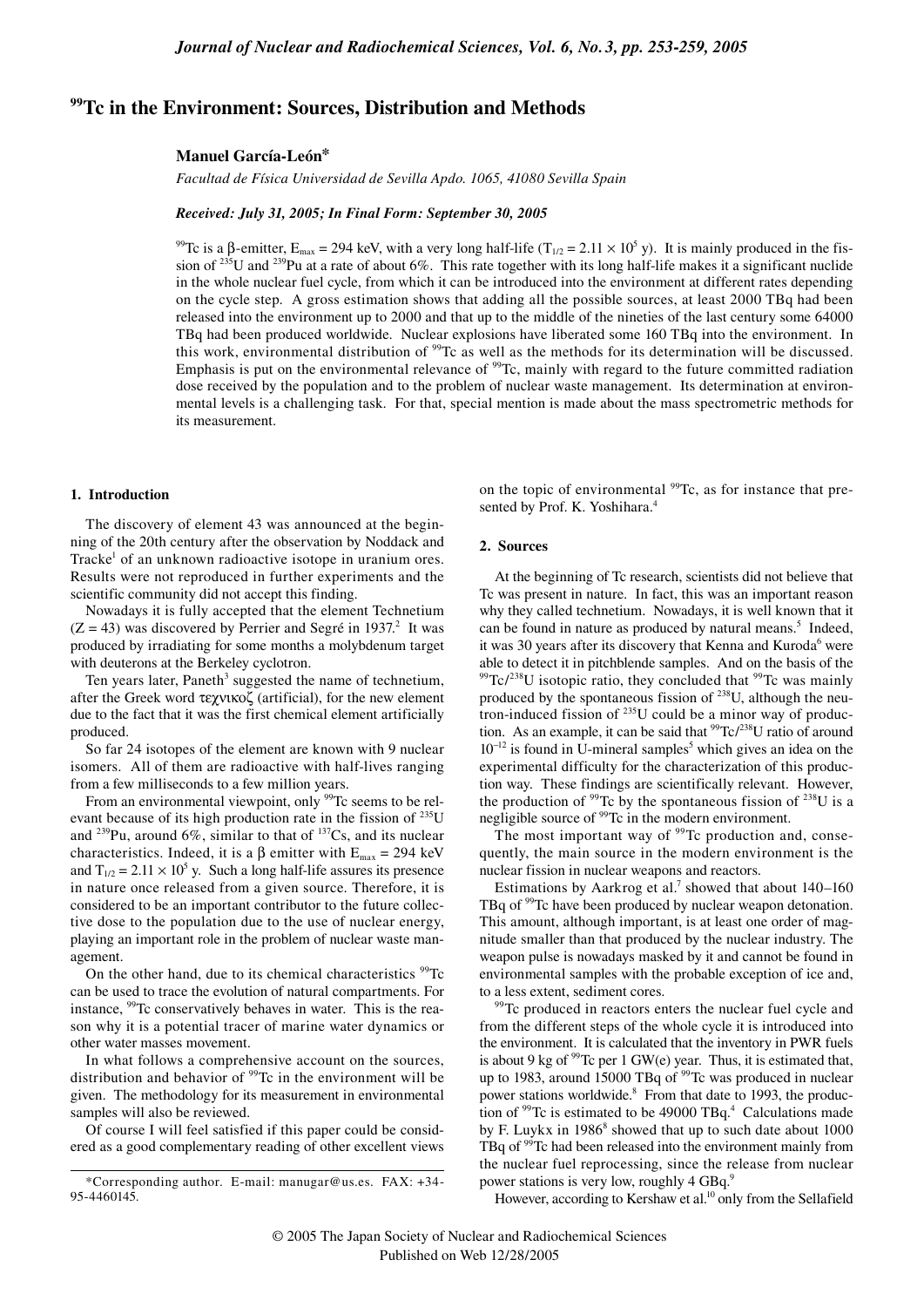plant, about 950 TBq of <sup>99</sup>Tc was released into the environment from 1978 to 1998. The radioactivity release trends have been very different at Sellafield and La Hague nuclear reprocessing plants. From 1982 to 1991, 102 TBq was discharged from La Hague, while 40.2 TBq was from Sellafield.<sup>11</sup> This tendency drastically changed after that the Enhanced Actinide Removal Plant (EARP) began its operation in 1994 (see following sections for details).

It is not easy to estimate the total  $99Tc$  radioactivity actually stored in nuclear power plants or classified as low to medium radioactive wastes, especially bearing in mind that the whole <sup>99</sup>Tc inventory related to the former Soviet Union countries is not known. With the previous data a very rough calculation shows that a lower limit could be 60000 TBq.

Inputs of  $99$ Tc from the use of nuclear medicine  $99$ Mo- $99$ <sup>m</sup>Tc generators should also be taken into account although its contribution on a global scale is clearly less important than the other sources. According to Reference 9, a medium-sized Nuclear Medicine Service produces some 200 kBq/y in the average. Thus, a gross calculation would give that this source has contributed to the total inventory with a few GBq of  $\rm{^{99}Tc}$ during the last 10 years.

The major accident of Chernobyl introduced 0.75 TBq into the environment.<sup>12</sup>

Generally speaking, it can be concluded that the most intense source to the environment is the reprocessing of nuclear fuel and it is also apparent that the amount of stored <sup>99</sup>Tc in nuclear wastes is at least one order of magnitude greater than the amount so far introduced in to the environment.

# **3. Distribution and Behavior**

**Sea Water.** Due to its chemical characteristics, <sup>99</sup>Tc is known to behave as a conservative radionuclide in marine and fresh water under oxidizing conditions.<sup>13</sup> Indeed, the most probable Tc compound in water is  $TcO<sub>4</sub><sup>-</sup>$  which is very stable and soluble,<sup>14</sup> showing very low affinity to particulate matter and sediments.<sup>15</sup>

Since the main source of <sup>99</sup>Tc in the environment is associated to the release of radioactive wastes into the sea, many works have been devoted to the determination of <sup>99</sup>Tc in marine water. A pioneer work by Golchert and Sedlet,<sup>16</sup> reported on 99Tc concentration in water, of unknown origin, of about some tens of mBq per liter. I will refer later to this work, since the authors present one of the first procedures for Tc measurement in water appeared in the current literature.

More recent determination has been carried out in the vicinity of the European fuel reprocessing plant of Sellafield and La Hague. For instance, Riley and Siddiqui<sup>17</sup> found concentration levels ranging from 15 to 75 mBq/L in water samples from the North Sea. Parallel measurement in the English Channel coasts by Patti et al.<sup>18</sup> showed that concentrations lay between 5 and 21 mBq/L. Some 500 mBq/L has been measured by Eroglu et al.<sup>19</sup> in water samples collected close to the location of Sellafield release area in the Irish Sea. All these results show the influence of the reprocessing plant on the close environment.

Far from the plants, it is also possible to find their fingerprints in the form of enhanced <sup>99</sup>Tc concentrations with regard to the expected fallout level. Several factors make complex the relationship between the release from a reprocessing plant and the concentration increase at a location far away from the release point. Some of them are: 1) the amount of discharge, which is not constant with time (see Figure 1), 2) the ocean conditions, which can vary with time, and 3) the existence of a certain time and space dispersion of pollutants in the sea, which arrive to the collection places as successive tides.

Taking into account these factors, a transit time from La Hague to Kattegat was calculated<sup>13</sup> to be in the range from 15 to 18 months. In the case of Sellafield, the transit to Northern Norway takes about 40 months. The data have recently been



**Figure 1.** Taken from Reference 23. Technetium-99 activity concentration in *Fucus serratus* (primary axis) from Särdal (56.76 ˚N, 12.63 ˚E) in Sweden, 1967–2000, and annual <sup>99</sup>Tc activity discharge from Sellafield (U.K.) and La Hague (France) reprocessing plants (secondary axis).

updated, as shown in Reference 20. These authors reported levels of some 1 mBq/L from 1990 to 1992 in Norwegian coastal waters. The concentration reached the value of up to 9 mBq/L for the period from 1996 to 1997, just after the Enhanced Actinide Removal Plant (EARP) at Sellafield began its operation in 1994.

The influence of EARP was also noted by Smith et al.<sup>21</sup> who measured the concentration of up to 60 mBq/L in seawater from the open Irish Sea. This peak coincided with the maximum release of <sup>99</sup>Tc from Sellafield which happened around 1997. Then in 1998, the authors observed a decrease in the contamination till about 20 mBq/L.

The influence of Sellafield is also observed in the Greenland coasts and, in the North Pole environment. Many literatures are certainly relevant to these regions. As an example, I can take the Reference 22 which provides the data on the concentration of <sup>99</sup>Tc, in Eastern Greenland water with special mention on the origin of the water masses. Polar water is found to contain about 70 mBq/m<sup>3</sup> of which the author estimates that 10  $mBq/m<sup>3</sup>$  are the weapon fallout contribution.

A recent long-term study on <sup>99</sup>Tc in the marine environment of the Swedish coasts $^{23}$  shows that the more important source has been the liquid discharges from the reprocessing plant of Sellafield. Levels in seawater of about  $1 \text{ Bq/m}^3$  were found. The authors also claim that <sup>99</sup>Tc is one of the best transit tracers for the water circulation in the Baltic Sea.

Better analytical procedures allowed the determination of <sup>99</sup>Tc in seawater that was not affected by intense radioactivity sources. Momoshima et al.<sup>24</sup> reported levels as low as 1 mBq/ m<sup>3</sup> in the sea water taken in 1993 at Fukuoka, Kyushu, Japan. Nevertheless, Hirano and Matsuba<sup>25</sup> were able to detect the activity concentration as high as  $200 \text{ mBq/m}^3$  in water samples collected from the Isozaki Coast, during the period from 1987 to 1990. The authors carefully analyze the data and conclude that the observed peak can be attributed to the operation of the nearby nuclear installations although the exact source could not be identified.

**Seaweed.** The determination of <sup>99</sup>Tc in sea water is a challenging task. For that, in many cases, the use of bioindicators has been the choice to determine <sup>99</sup>Tc in the marine environment. Brown seaweeds, mostly Fucus vesiculosus, serratus or spiralis, have been the most popular bioindicators for  $\frac{99}{Tc}$  in marine systems. The mechanisms of  $99$ Tc incorporation into the seaweed are not precisely known. At the very beginning of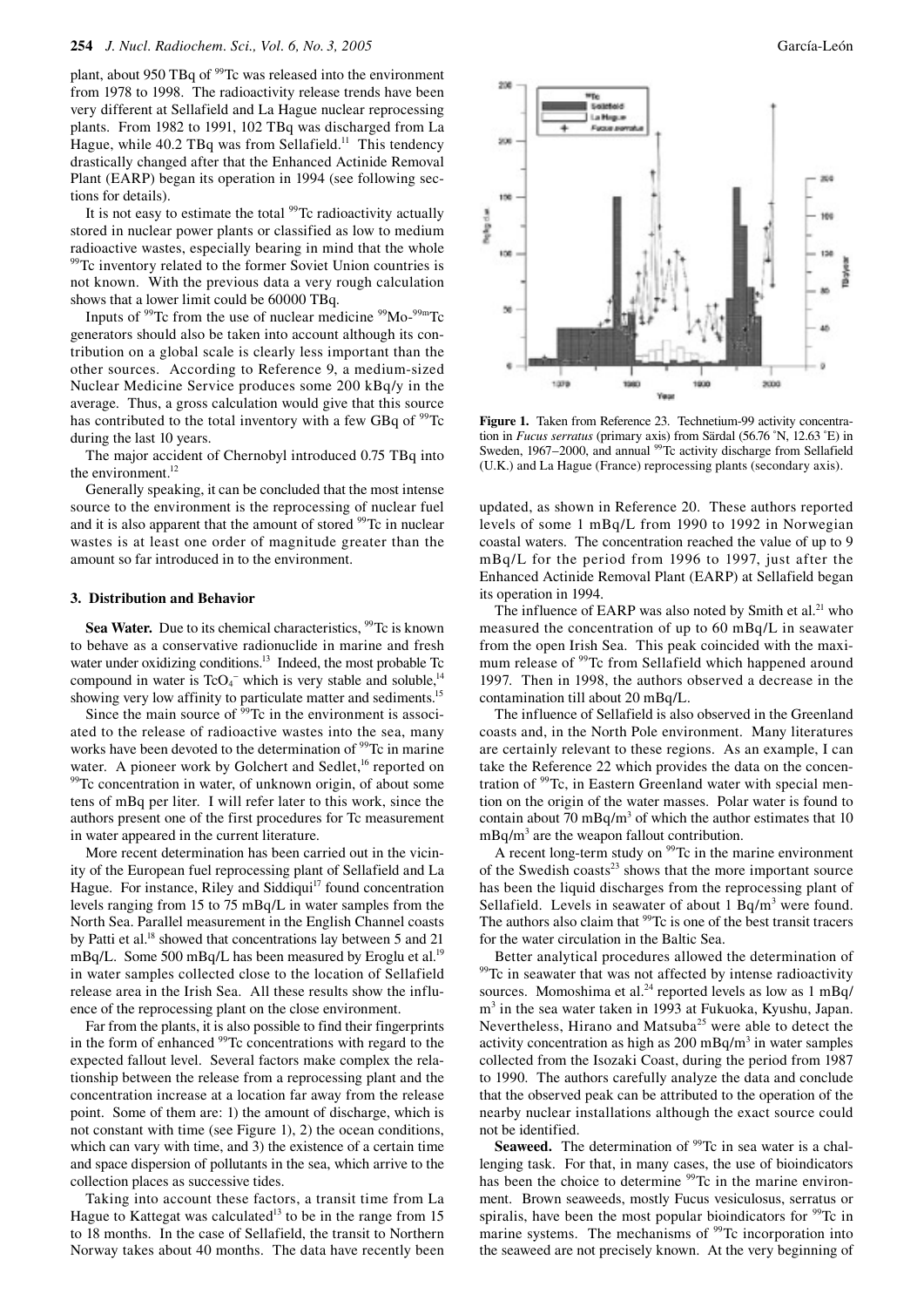99Tc in the Environment: Sources, Distribution and Methods *J. Nucl. Radiochem. Sci., Vol. 6, No. 3, 2005* **255**

research, surface absorption was the suggested mechanism.

A good, although not the only, example on how good <sup>99</sup>Tc concentrations in brown seaweed represent those in sea water can be seen in Reference 18. The authors studied the presence of 99Tc in the marine environment close to La Hague plant. The dependence on the distance from the plant release point is almost identical for water and seaweed. Concentration values of the order of  $10^4$  L/kg were found for Fucus spiralis. Some authors found a concentration of  $10<sup>5</sup> L/kg$  for Fucus vesiculosus.<sup>9</sup> Actually this figure significantly changes among different environment and cannot be taken as a fixed number. But the potential of such algae species as a  $\frac{99}{10}$  bioindicator is obvious.

This finding can be traced back to the work by Dutton and Ibbett.<sup>26</sup> They studied the  $99$ Tc content in Fucus vesiculosus collected in the Irish Sea. After these first studies, the use of Fucus species as spatio-temporal indicators of the <sup>99</sup>Tc evolution in the marine environment became a common practice. In particular, it has permitted to evaluate the impact of Sellafield and La Hague on the North European marine environment, including Greenland and Polar surroundings. Examples can be seen in the above cited works for sea water (see Figure 1). Of course, the concentration in sea water can help to estimate the levels in algae. It could be also said that these studies had provided with a plenty of information on the water circulation in the North Atlantic area.

Almost all the studies on <sup>99</sup>Tc concentration in seaweed have been carried out in the North Atlantic transect due to the contaminant character of the nuclear fuel reprocessing plants at La Hague and Sellafield. However, the measurement of <sup>99</sup>Tc concentration in algae samples has been carried out in the other environments. For instance, levels in Fucus vesiculosus samples taken at Galicia, Northwestern Spain, in 1984 reached values of some 0.4 mBq/g dry weight, which were attributed to fallout background in such area.<sup>27</sup> Manjón et al.<sup>28</sup> measured 99Tc in several seaweed species collected at the Southern Spanish coasts during 1988 and 1989. <sup>99</sup>Tc was detected basically in Fucus spiralis and vesiculosus and, in general terms, the concentration values of some 0.1 mBq/g were found and interpreted as general background in the absence of local sources of radioactivity. For the sake of comparison, levels up to 104 mBq/g were found for Fucus vesiculosus taken at the Irish Sea after the beginning of EARP operation.<sup>21</sup>

Hirano and Matsuba<sup>25</sup> presented very interesting results of <sup>99</sup>Tc in Sargassum algae collected in Japan. The authors found concentration values of  $10<sup>4</sup> L/kg$  for this algae species.

**Atmosphere.** There are not so much works published on the presence of  $99$ Tc in the atmosphere. Attrepp et al.<sup>29</sup> and later Ehrhardrt and Attrepp $30$  communicated the data on rainwater (14 samples in total) taken at Texas from 1960 to 1970. Concentrations of the order of  $10^{-2}$  mBq/L were reported in these works. In 1993 results were published $31$  on rainwater taken at the South of Spain from 1984 to 1987. Levels ranged from  $10^{-3}$  to  $10^{-1}$ mBq/L and are compatible with those found by the previous authors. The American and the Spanish groups found anomalously high  $99$ Tc/ $90$ Sr and  $99$ Tc/ $137Cs$  activity ratios in the samples from Texas and Spain compared to what it is expected if fission were the only source of  $99$ Tc in the environment, i.e. ~10<sup>−</sup><sup>4</sup> . Furthermore, the ratio steadily increased since 1960 till 1987. Calculations showed that <sup>98</sup>Mo neutron activation was not a significant source of <sup>99</sup>Tc which could explain the deviation from the expected ratio. Some hypothesis was done on the possibility that a slightly higher residence time of <sup>99</sup>Tc in the stratosphere could account for the discrepancy. $31$  The answer to this problem still remains unresolved, since the influence on a global scale of gaseous emissions from nuclear reprocessing plants cannot be discarded as an additional explanation for this fact. Nevertheless, as far as I know, there is no work in the open literature supporting this possibility. The only observation related to this effect is found in Reference 32, which gave results on the environmental impact of the <sup>99</sup>Tc gaseous releases from the Karslruhe nuclear reprocessing plant. The detected effects were local in any case.

The concentration of <sup>99</sup>Tc was also measured in samples taken after the Chernobyl accident. $31$  It was found no relevant difference between the concentration found before and after the Chernobyl accident. This is consistent with the results of Reference 12. For the same samples, it was found that the levels of 137Cs increased some two orders of magnitude after the Chernobyl accident.

It is interesting to note that the same group<sup>33</sup> measured  $99Tc$ in atmospheric filters taken in the south of Spain during the sixties. Its maximum concentration was found to be  $3 \mu Bq/m^3$ in 1967. E. Holm<sup>34</sup> calculated the  $99$ Tc/<sup>137</sup>Cs activity ratio with these data and found higher ratios than expected. In the same reference, the data on air filters taken at Sweden and Monaco showed also such anomaly.

Finally, the data of Holm and Rioseco<sup>35</sup> on <sup>99</sup>Tc in carpets of lichen and soils deserve attention since they could inform on the behavior of  $99$ Tc in the atmosphere.

**Sediments and soils.** As it was stated before, <sup>99</sup>Tc is very soluble and mobile in seawater. For that reason, it is not easily measured in open sea sediments. Reducing conditions in water and in the sediment, or in the sediment, facilitate its absorption on the sediment. Interesting works on the process that could lead the incorporation of <sup>99</sup>Tc onto the sediment are those of References 36 and 37. In these works, chemical speciation of <sup>99</sup>Tc was studied in real samples. The authors found that organic material appeared to be the most important binding phase for Tc(IV). Apparently, highly reducing conditions enhance the organic uptake of Tc, which, in fact, was already stated by Tagami.<sup>38</sup> Low organic matter content, on the other hand, enhances the Tc association to carbonates.

The majority of the works on the concentration of  $99$ Tc in marine sediments have been carried out in the surroundings of intense release sources. From this viewpoint, the North Atlantic area is fairly well studied. A very complete work can be found in Reference 39 on the <sup>99</sup>Tc inventory in sediments of the Irish Sea close to Sellafield. Up to  $2$  Bq/cm<sup>2</sup> can be found in the most contaminated samples.

A very unique work is that reported by Aarkrog et al.<sup>40</sup> on the presence of <sup>99</sup>Tc in river sediments. The authors found the maximum activity peak (780 mBq/g) at a sediment-core depth of 14–18 cm that corresponded to the year 1950. This date coincides with the maximum releases from the MAYAK plutonium production plant at the Urals. According to them some 100 PBq of low to medium liquid wastes was discharged into the Techa river from 1949–1952. The authors supposed the existence of reducing conditions to explain the presence of <sup>99</sup>Tc in the sediment.

For the same reason as in the case of sediments, the measurement of <sup>99</sup>Tc in soils is difficult due to the low concentration in them, in the absence of a direct source. In spite of this, global fallout <sup>99</sup>Tc distribution in Japanese soils has been determined by Tagami and Uchida.<sup>41</sup> The values found range from 4 to 88 mBq/kg. The observed high differences were attributed by the authors to the variability of soil types. The  $99$ <sup>O</sup>Tc/<sup>137</sup>Cs activity ratio in the soils was reported to be one order of magnitude higher than that theoretically expected. The authors explained such fact not only on the basis of the ratio during the deposition but also to the irrigation practices and behavior in soils of the two radionuclides. The vertical distribution of <sup>99</sup>Tc in soil cores shows that it migrates faster than  $b<sup>137</sup>Cs$ . Nevertheless the bulk of  $99Tc$  still remains within the first 20 cm of soils.

The described set of data can be compared to those obtained in the soils from the Marshall Islands by the same group.<sup>42</sup> The area was presumably contaminated by nuclear tests and the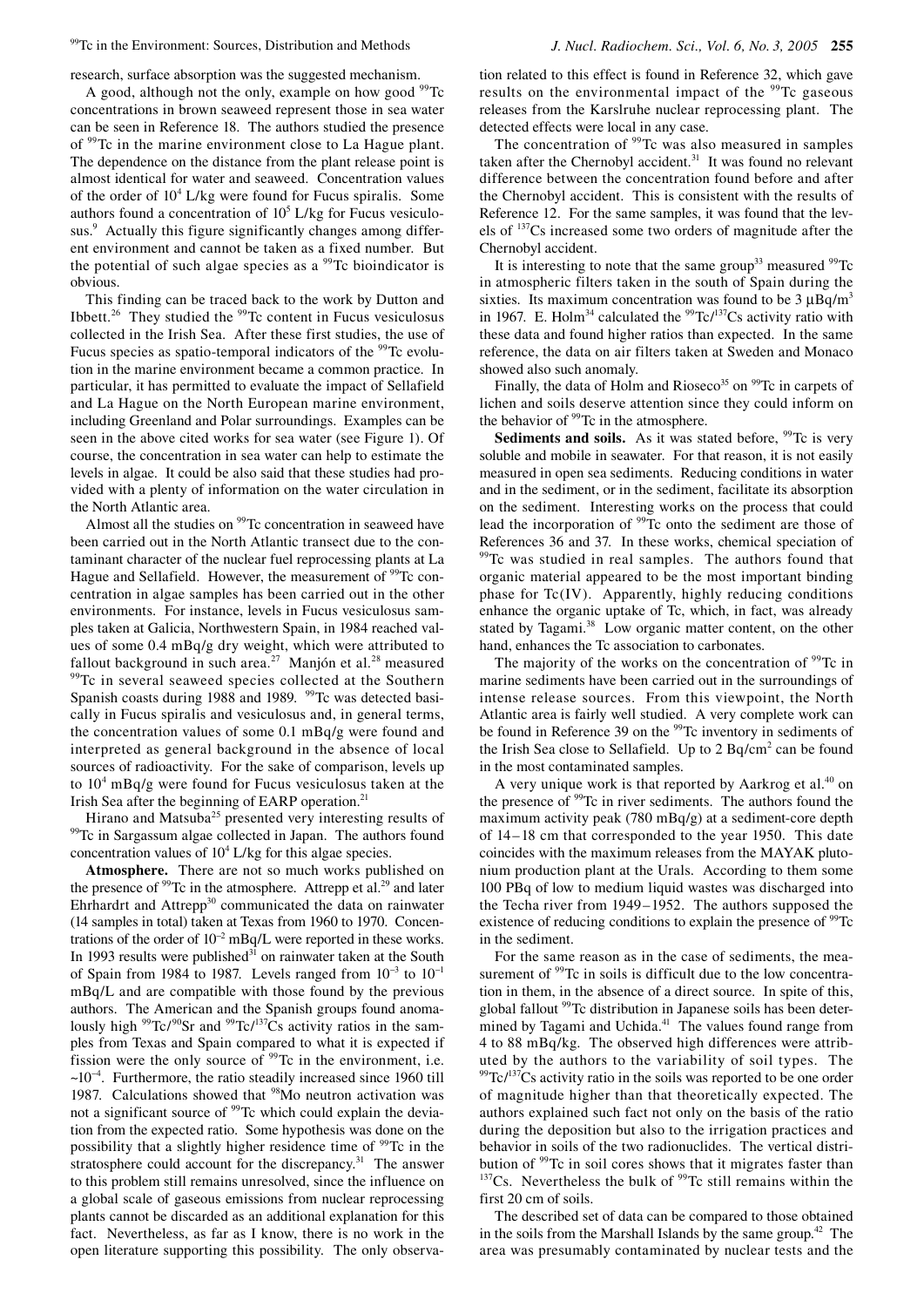obtained results confirmed it, since levels of some 0.1 to 1.1 mBq/g were found.

Morita et al.<sup>43</sup> also presented concentration profiles of  $99$ Tc in a soil and compared its behavior to the other long-lived radionuclides. The authors found that <sup>99</sup>Tc and the other nuclides were retained also in a part of the profile which contained more organic matter.

As stated in Reference 4, it is not easy to understand the behavior of <sup>99</sup>Tc in soils. It depends on many variables and their combinations. What it seems clear is that under aerobic conditions <sup>99</sup>Tc is very mobile since it is expected to be as  $TcO<sub>4</sub>$ . In that case, its availability to plants is high.<sup>44</sup> At anaerobic conditions, 99Tc is reduced at lower valence states and its mobility decreases. 99Tc needs, therefore, the existence of reducing conditions to be absorbed in soils. If this happens, its transference to vegetal species decreases very much, which is certainly relevant to agricultural soils.<sup>38</sup> The last two cited works are the key to understand the behavior of  $\rm{^{99}Tc}$  in soils as well as its availability to plants.

#### **4. Methods**

In general terms, the concentrations of  $99$ Tc in the environment are very low. Therefore, very sensitive methods are needed for its determination. In all the cases, the chemical separation of Tc from a sample is required and the addition of a yield tracer is necessary. Once Tc is separated, radiometric or non-radiometric methods can be used for <sup>99</sup>Tc determination.

**Radiochemistry.** Broadly speaking, the chemical separation method for environmental Tc consists of three steps: sample pretreatment, Tc extraction, and final conditioning for counting. A brief discussion of the methods found in the literature is given below on the basis of these three steps.

As for the pretreatment of water samples, pioneer works were based on its evaporation to smaller volumes. Many authors claim that it has to be done at basic pH to avoid losses of Tc during the process.<sup>16</sup> Ulterior tests showed that this condition is not totally necessary when the temperature was kept under 90 °C.<sup>38</sup> The method rapidly appeared as unpractical for large water volume. An interesting advance was represented by the use of anion exchange resins.<sup>17</sup> The authors used such method for analyzing as much as 10 L of seawater. A similar way for the preconcentration of Tc is that presented by Holm et  $al<sup>45</sup>$  They use activated carbon filters to preconcentrate Tc in situ.

Larger volume of water can be pretreated with a reductioncoprecipitation process. In this case, Tc is reduced by adding a reducing agent,  $FeSO_4$  (Ref. 27) or  $K_2S_2O_5^{24}$  in to the water sample. Under these conditions, Tc precipitates with Fe(III) at basic pH. The advance is clear since the analysis of huge volume of water is substituted by some grams of precipitate.

Either the residue or the precipitate are then dissolved with HCl,  $HNO<sub>3</sub>$ ,  $H<sub>2</sub>SO<sub>4</sub>$  or even aqua regia and introduced into the extraction process.

For solid samples, seaweed, sediments or soils, the calcination has been the most popular way of sample pretreatment. The temperature of 500 or 600 °C is used in the literature.<sup>46, 47</sup> Distillation has been used also, but as far as I know, it is not the most widely used method.<sup>26, 48</sup>

After the calcination, the ashes are dissolved and Tc is extracted according to the different methods described below.

Liquid-liquid extraction with TIOA,<sup>16</sup> TBP<sup>47, 49</sup> or  $C_6H_{10}O$ (Ref. 50) as extracting agent has been widely used. An anion exchange resin, Dowex AG1-X8, for instance, is an interesting option as well. Riley and Siddiqui<sup>17</sup> incorporated Tc in a slightly acidic solution into the resin. Basic media were used in References 40, 50, and 51.

More recently, TEVA resins (see for instance References 52 and 53 have proven to be highly selective with regard to Mo and <sup>99</sup>Ru, the main interfering isotope in mass spectrometric methods, including accelerator mass spectrometry (AMS). In this case, Tc is introduced into the resin under slightly acidic conditions.

The final step of sample conditioning for counting essentially depends on the physical method of <sup>99</sup>Tc measurement.

Radiometric methods, based on the counting of the β radiation from 99Tc, usually need an electroplating process in order to prepare a thin counting sample so as to avoid the self-absorption of relatively soft radiation. The electrodeposition is carried out under basic conditions, usually a 2 M NaOH solution.<sup>47</sup> When liquid scintillation counting is carried out, electrodeposition is not needed and the extracting agent in a liquid-liquid extraction, TBP for instance, is dissolved directly in the scintil- $\arctan 49$ 

In the case of mass spectrometric methods, the final source of Tc has to be in a form which depends on the method. For instance, a slightly acidic solution,  $2\%$  HNO<sub>3</sub>, is used for ICP-MS methods.<sup>54</sup> Resonance ionization mass spectrometry  $(RIMS)$  uses electroplated  $99Tc$  sources onto Re filaments.<sup>55</sup> The form of the final source for AMS is somewhat different since the sample is injected into the accelerator as an oxide. It is thoroughly mixed with highly pure aluminum powder<sup>56</sup> which acts as the sample holder.

The yield of the chemical separation must be measured to quantify the concentration of <sup>99</sup>Tc. Early works used Re as a tracer.29 This method is based on the chemical similarity between Tc and Re. But this practice is not common nowadays. A recent intercomparison exercise<sup>52</sup> has shown that the use of Re as a yield tracer systematically overestimates the <sup>99</sup>Tc activity in the sample. Mas et al.<sup>57</sup> show, however, that the use of Re or 95mTc for the measurement of 99Tc in seaweed is equivalent. Certainly the more comfortable possibility is the use of  $99mTc$  $(T_{1/2} = 6.01 \text{ h})$ , because it is easily available<sup>58, 59</sup> and measurable, since it practically emits only a  $\gamma$  ray. But <sup>99m</sup>Tc decays into 99Tc, which provokes some prevention with its use. Nevertheless, even in very sensitive methods it is an acceptable alternative, although with some limitations.59

<sup>97m</sup>Tc (T<sub>1/2</sub> = 90.5 d) is also an option which was proposed by Kaye et al.<sup>51</sup>  $97m$ Tc has a little more complex decay scheme, emitting mostly conversion electrons, and longer half-life than  $^{99m}$ Tc. Thus, it is less accessible than  $^{99m}$ Tc.

<sup>95m</sup>Tc (T<sub>1/2</sub> = 61 d) is probably the most suitable option. Its half-life is not too long and emits γ-rays with enough intensity. As far as we know, it was first used by Thein et al. $^{60}$  Nevertheless, some authors highlight the fact that the commercial solutions of  $\mathrm{^{95m}Tc}$  often contain detectable  $\mathrm{^{97}Tc}$ ,  $\mathrm{^{98}Tc}$ , and  $\mathrm{^{99}Tc}$  which does not advise its utilization.<sup>38</sup> The direct production of <sup>95m</sup>Tc in a cyclotron through the reaction  $\frac{93}{10}Nb(\alpha,2n)^{95}$  Tc is proposed by Sekine et al.<sup>61</sup> as a cleaner alternative. This is, however, accessible to a few laboratories.

A complete method for <sup>99</sup>Tc extraction can be seen in Figure 2, taken from Reference 62.

**Physics.** Radiometric methods are based on the counting of the  $\beta$ -radiation emitted by <sup>99</sup>Tc. Since its concentration in nature is very low, techniques of low-level counting (LLC) are required. A good text on the principle and practice of LLC is that was written by P. Theodorsson.<sup>63</sup>

Gas ionization detectors of Geiger-Müller or proportional types have been widely used for  $99Tc$  determination.<sup>17, 35, 51</sup> For 24 h counting time, typical instrumental detection limits between 1 to 5 mBq can be obtained.

Holm et al.<sup>58</sup> use a surface barrier detector for <sup>99</sup>Tc determination. The spectrometric response of the detector could allow the identification of interfering β-emitters. Nevertheless, for 16 h counting time a detection limit of 10 mBq can be reached, i.e. slightly higher than those obtained with gas counter.

Scintillation counters have been an option used from the beginning.<sup>46, 49</sup> Detection limits of some  $40 \text{ mBq in } 10 \text{ h count-}$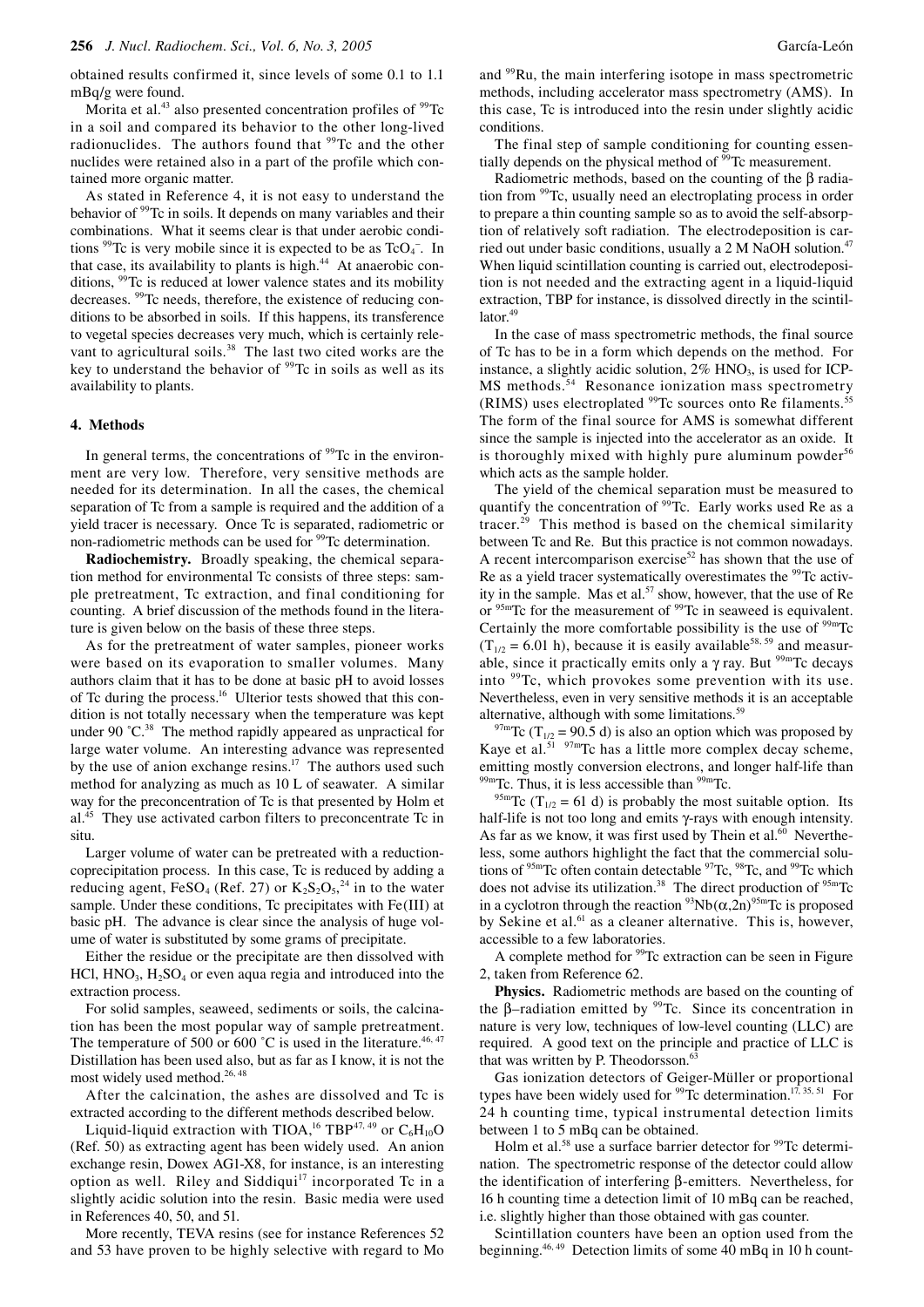

Figure 2. An example of a whole radiochemical method for <sup>99</sup>Tc determination in water. Taken from Reference 62.

ing time are reported by the authors.

In Figure 3, taken from Reference 64, a comparison is done on the minimum detectable activity (MDA) obtained for  $99Tc$ by the published radiometric methods. MDA is conventionally defined as the smallest activity in a sample that can be detected with a 5% probability of erroneously detecting radioactivity, when in fact none was present (Type I error) and also, a 5% probability of not detecting radioactivity, when in fact it is present (Type II error). Liquid scintillation method seems to give slightly smaller MDA than gas counters.

The conventional radiometric techniques have, however, limitations due to the long 99Tc half-life. A simple inspection of the popular activity equation

 $A = \lambda N$ 

shows that for a long half-life is more effective to measure directly N than A. That is the case for  $99$ Tc. Non-radiometric methods can help to overcome the difficulties.

Historically, they have already played their roles. In fact, very early works used neutron activation for <sup>99</sup>Tc determination.<sup>65</sup> The authors separated <sup>99</sup>Tc from the sample of interest and then irradiated it in a reactor to obtain <sup>100</sup>Tc (T<sub>1/2</sub> = 15.8 s). After the separation and purification of the <sup>100</sup>Tc, they measured the radioactivity by a low-background gas counter. According to the information that the authors gave in the paper, for a thermal neutron flux of  $5 \times 10^{13}$  ncm<sup>-2</sup>s<sup>-1</sup>, the detection limits for filter papers and vegetation samples are 5 and 9 pg of  $99$ Tc, which in radioactivity terms are about 3 and 6 mBq, respectively. The method is complicated taking into account the very short half-life of 100Tc. An alternative is that presented by Ikeda et al.<sup>66</sup> The authors used reactions of the type  $(n,n')$ to obtain <sup>99m</sup>Tc which has longer half-life than <sup>100</sup>Tc and, thus, is easy to separate and measure. The <sup>99</sup>Tc radioactivities of some 10 Bq are reported by the authors.

A refined approach used other reactions as  $(\gamma, \gamma')$ , instead of the traditional (n,  $\gamma$ ) activation reaction.<sup>67</sup> The authors also obtained 99mTc by using bremsstrahlung radiation from the



**Figure 3.** Taken from Reference 64. Minimum Detectable Activities for different detectors as a function of the counting time.

electron linear accelerator of Tohoku University.

Nevertheless, only mass spectrometric techniques can nowadays compete with radiation counting.

The technique that has demonstrated to be more accessible and realistic so far is ICP-MS. Many works can be found in the literature on the use of ICP-MS to detect <sup>99</sup>Tc in environmental samples. Examples are References 24, 50, 52, 54, 62 and 68. Detection limits of a few mBq, obtained with counting times of a few minutes, are presented by the authors, which makes ICP-MS superior to radiometric methods. A deep study on the tuning of conventional quadrupole ICP-MS for <sup>99</sup>Tc atom counting and of the interferences in <sup>99</sup>Tc determination can be found in Reference 69. When high resolution ICP-MS is used, the detection limit falls to a few  $\mu$ Bq,<sup>70</sup> the best so far obtained with ICP-MS.

The use of RIMS for  $99$ Tc determination was reported.<sup>55, 71</sup> The authors claimed to reach sensitivities of some  $10<sup>7</sup>$  atoms which means 10 fg or  $10^{-2} \mu Bq$ . Nevertheless, the application of RIMS to environmental determination has not been yet done.

AMS is increasingly competitive with regard to radiometric methods.<sup>56, 72, 73</sup> Tc is accelerated up to 125 or 225 MeV and sensitivities from 10<sup>6</sup> to 10<sup>8</sup> atoms, i.e. from 10<sup>-2</sup> to a few  $\mu$ Bq were obtained by using about 250 mL of sea water.

# **5. Conclusions**

<sup>99</sup>Tc is a relevant nuclide from an environmental viewpoint. Its long half-life assures its presence in the environment once introduced in it. It behaves as a conservative element in water which serves to trace, for instance, the water current pattern in the ocean. It is also very mobile in soils and in, general terms, available to plants under aerobic conditions. A reducing environment provokes a decrease in its mobility and availability to plants. However, lack of knowledge still exists on its behavior in the environment. Intensive speciation studies have to be carried out to overcome this problem.

The use of non-radiometric methods, specially conventional or high resolution ICP-MS as well as AMS can help to overcome the difficulty of its measurement at environmental levels.

**Acknowledgements.** Some time before starting the redaction of this work an old colleague and co-author of my first papers on <sup>99</sup>Tc died. Many practical details that made possible our first <sup>99</sup>Tc determinations were directly solved by Prof. C. Piazza, a good chemist and best friend. I want to dedicate him the paper. It is not too much but is what I can do to keep him in the mind of the "Technetium community".

Prof. G. Manjón and Dr. J. L. Más, Guillermo and Pepe, are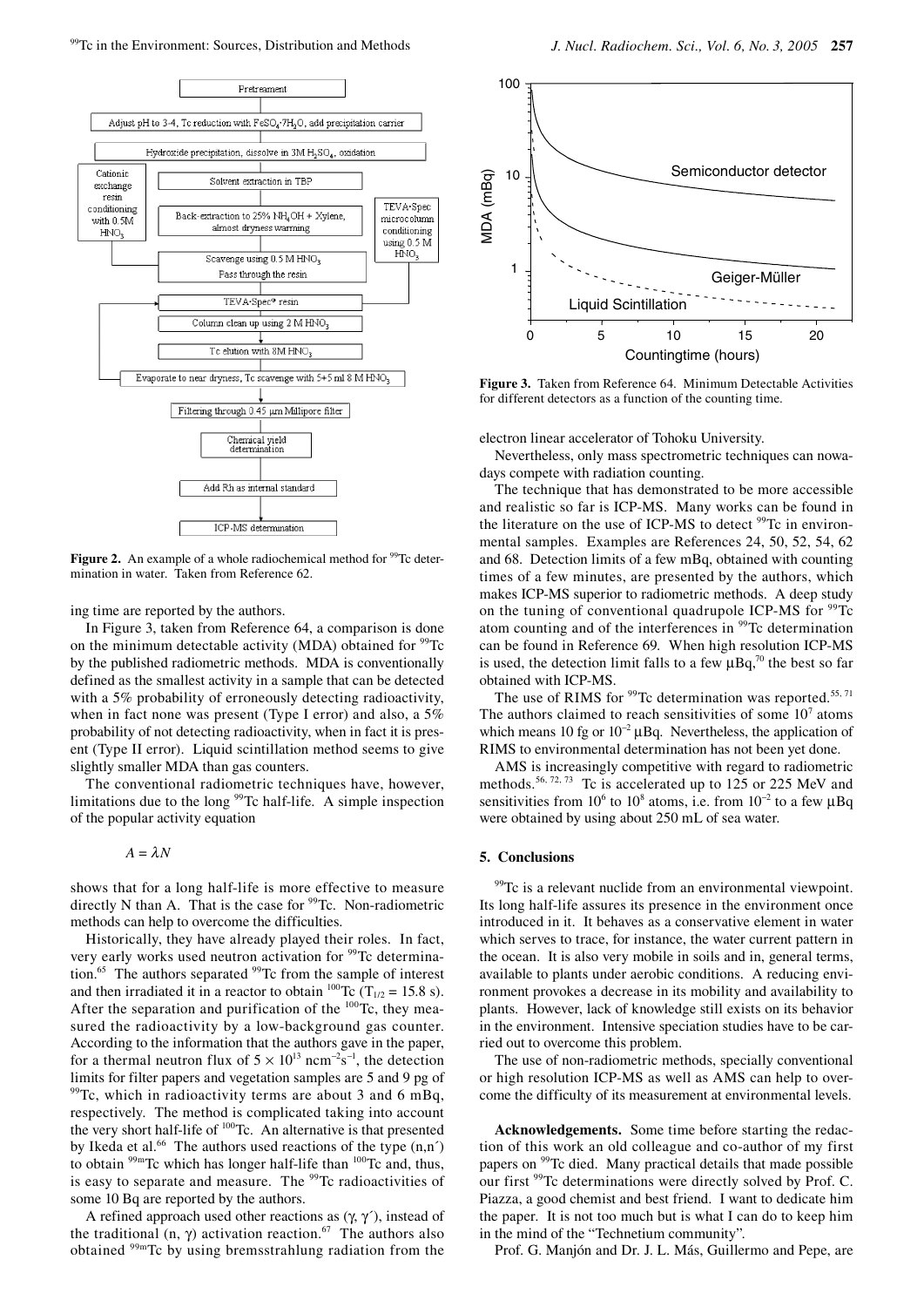responsible for many parts of this paper. They were first students of mine, then colleagues and now colleagues and friends. Thank you. The help of María Dolores Roldán Villena has been (and is) simply invaluable.

Finantial support by the Spanish Ministry of Education and Science, through the project FIS2004-00495, is deeply acknowledged.

# **References**

- (1) V. W. Noddack and I. Tacke, Die naturwissenschaftez, **13**, 567 (1925).
- (2) C. Perrier and E. Segré, J. Chem. Phys. **5**, 712 (1937).
- (3) F. A. Paneth, Nature **159**, 8 (1947).
- (4) K. Yoshihara, Topics in Current Chemistry **176**, 18 (1996).
- (5) D. Curtis, J. Fabryka-Martin, P. Dixon, and J. Cramer, Geoquimica et Cosmochimica Acta **63**, 275 (1999).
- (6) B. T. Kenna and P. K. Kuroda, J. Inorg. Nucl. Chem. **23**, 142 (1961).
- (7) A. Aarkrog, H. Dahlgaard, L. Hallstadius, E. Holm, S. Mattson, and J. Rioseco, *Technetium in the Environment*, eds. G. Desmet and C. Myttenaere (Elsevier Appl. Sci. Pub., New York 1986), p. 69.
- (8) F. Luykx, *Technetium in the Environment*, eds. G. Desmet and C. Myttenaere (Elsevier Appl. Sci. Pub., New York 1986), p. 21.
- (9) E. Holm, Radiochim. Acta **63**, 57 (1993).
- (10) P. J. Kershaw, D. McCubbin, and K. S. Leonard, Sci. Tot. Environ. **237/238**, 119 (1999).
- (11) J. Herrmann, P. J. Kershaw, P. B. Dubois, and P. Guegueniat, J. Marine Systems **6**, 427 (1995).
- (12) A. Aarkrog, L. Carlson, Q. J. Chen, H. Dahlgaard, E. Holm, L. Huynh-Ngoc, L. H. Jensen, S. P. Nielsen, and H. Nies, Nature **335**, 338 (1988).
- (13) H. Dahlgaard, Journal of Marine Systems **6**, 381 (1995).
- (14) T. M. Beasley and H. V. Lorz, *Technetium in the Environment*, eds. G. Desmet and C. Myttenaere (Elsevier Appl. Sci. Pub., New York, 1986).
- (15) B. G. Blaylock, M. L. Frank, F. O. Hoffman, and D. L. de Angelis, *Technetium in the Environment*, eds. G. Desmet and C. Myttenaere (Elsevier Appl. Sci. Pub., New York, 1986), p. 79.
- (16) N. W. Golchert and J. Sedlet, Anal. Chem. **41**, 669 (1969).
- (17) J. P. Riley and S. A. Siddiqui, Anal. Chim. Acta **139**, 167 (1982).
- (18) F. Patti, M. Masson and L. Jeanmaire, *Technetium in the Environment*, eds. G. Desmet and C. Myttenaere (Elsevier Appl. Sci. Pub., New York, 1986), p. 37.
- (19) A. E. Eroglu, C. W. Mc Leod, K. S. Leonard, and D. Mc Cubbin, J. Anal. Atom. Spectrometry **13**, 875 (1998).
- (20) J. E. Brown, A. K. Kolstad, A. L. Brungot, B. Lind, A. L. Rudjord, P. Strand, and L. Föyn, Marine Pollution Bulletin **38**, 560 (1999).
- (21) V. Smith, M. Fegan, D. Pollard, S. Long, E. Hayden, and T. P. Ryan, J. Environ. Radioactivity, **56**, 269 (2001).
- (22) H. Dahlgaard, J. Environ. Radioactivity, **25**, 37 (1994).
- (23) P. Lindahl, C. Ellmark, T. Gäfvert, S. Mattson, P. Roos, E. Holm, and B. Erlandsson, J. Environ. Radioactivity, **67**, 145 (2003).
- (24) N. Momoshima, M. Sayad, and Y. Takashima, Radiochim. Acta **63**, 73 (1993).
- (25) S. Hirano and M. Matsuba, Radiochim. Acta, **63**, 79 (1993).
- (26) J. W. R. Dutton and R. B. Ibbett, Paper presented at the *Symposium on the determination of radionuclides in environmental and biological materials*, CEGB, London, 1973.
- (27) M. García-León, J. Radioanal. Nucl. Chem. **138**, 171 (1990).
- (28) G. Manjón, M. García-León, S. Ballestra, and J. J. López, J. Environ. Radioactivity **28**, 171 (1995).
- (29) M. Attrep, J. A. Enochs, and L. D. Broz, Environ. Sci.

Technol. **5**, 344 (1971).

- (30) K. C. Ehrhardt and M. Attrep, Environ. Sci. Technol. **5**, 344 (1978).
- (31) M. García León, G. Manjón, and C. I. Sánchez-Angulo, J. Environ. Radioactivity **20**, 49 (1993).
- (32) B. Bohn, H. J. Luxenburger, and H. Schüttelkopf, 1986, *Technetium in the Environment*, eds. G. Desmet and C. Myttenaere (Elsevier Appl. Sci. Pub., New York, 1986), p. 29.
- (33) M. García-León, C. Piazza, and G. Madurga, Appl. Rad. Isot. **35**, 961 (1984).
- (34) E. Holm, *Low Level Measurements and their Applications to Environmental Radioactivity*, eds. M. García-León and G. Madurga (World Scientific Publisihing Co., Singapore, 1988).
- (35) E. Holm and J. Rioseco, J. Environ. Radioactivity **5**, 343 (1987).
- (36) M. J. Keith-Roach, K. Morris, and H. Dahlgaard, Marine Chemistry **81**, 149 (2003).
- (37) M. J. Keith-Roach and P. Roos, Estuarine, Coastal and Shelf Science **60**, 151 (2004).
- (38) K. Tagami, *Behaviour of Technetium in Paddy Fields*, Ph. D. Thesis, Tsukuba University, 1997.
- (39) J. Kuwabara, M. Yamamoto, S. Oikawa, K. Komura, and D. J. Assinder, J. Radioanal. Nucl. Chem. **240**, 593 (1999).
- (40) A. Aarkrog, Q. Chen, H. Dahlgaard, S. P. Nielsen, A. Trapeznikov, and V. Pozolotina, J. Environ. Radioactivity, **37**, 201 (1997).
- (41) K. Tagami and S. Uchida, J. Nucl. Radioanal. Sci. **3**, 1 (2002).
- (42) K. Tagami, S. Uchida, T. Hamilton, and W. Robison, Appl. Radiat. Isot. **53**, 75 (2000).
- (43) S. Morita, K. Tobita, and M. Kurabayashi, Radiochim. Acta **63**, 63 (1993).
- (44) R. Bennett and N. Willey, J. Environ. Radioactivity **65**, 215 (2003).
- (45) E. Holm, T. Gäfvert, P. Lindahl, and P. Roos, Appl. Radiat. Isot. **53**, 153 (2000).
- (46) M. Koide and E. D. Goldberg, J. Environ. Radioactivity **2**, 261 (1985).
- (47) E. Holm, J. Rioseco, and M. García-León, Nucl. Instrum. Meth. **A223**, 204 (1984).
- (48) K. Tagami and S. Uchida, Radioactivity and Radiochemistry **10**, 30 (1999).
- (49) C. R. Walker, B. W. Short, and H. S. Spring, *Twenty Third Conference on Analytical Chemistry in Energy Technology*, Gathisburg, Tennesse, ed. W. S. Lyon (Ann Arbor Science Pub. 1980) p. 101.
- (50) S. Morita, C. K. Kim, Y. Takayu, R. Seki, and N. Ikeda, Appl. Radiat. Isot. **42**, 531 (1991).
- (51) J. H. Kaye, J. A. Merrill, R. R. Kinnison, M. S. Rapids, and N. E. Ballou, Anal. Chem. **54**, 1158 (1982).
- (52) M. Mc Cartney, K. Rajendran, V. Olive, R. Busby, and P. Mc Donald, J. Anal. Atom. Spectrom. **14**, 1849 (1999).
- (53) S. Uchida and K. Tagami J. Radioanal. Nucl. Chem. **240**, 357 (1999).
- (54) K. Tagami and S. Uchida, Appl. Radiat. Isot. **47**, 1057 (1996).
- (55) N. Trautmann, Radiochim, Acta **63**, 37 (1993).
- (56) L. K. Fifield, R. S. Carling, R. G. Gresswell, P. A. Hausladen, M. L. DiTada, and J. P. Day, Nucl. Instrum. Meth. in Phys. Res. **B168**, 427 (2000).
- (57) J. L. Mas, K. Tagami, and S. Uchida, Anal. Chim. Acta **509**, 83 (2004).
- (58) E. Holm, J. Rioseco, and R. B. R. Persson, *Methods of Low-Level Counting and Spectrometry* (IAEA Proceedings Series, 1981), p. 277.
- (59) J. L. Mas, M. García-León, J. P. Bolívar, and C. I. Sánchez-Angulo, J. Anal. Atom. Spectrom. **15**, 1369 (2000).
- (60) M. Thein, S. Ballestra, and R. Fukai, *Methods of Low-Level Counting and Spectrometry* (IAEA Proceedings Series,